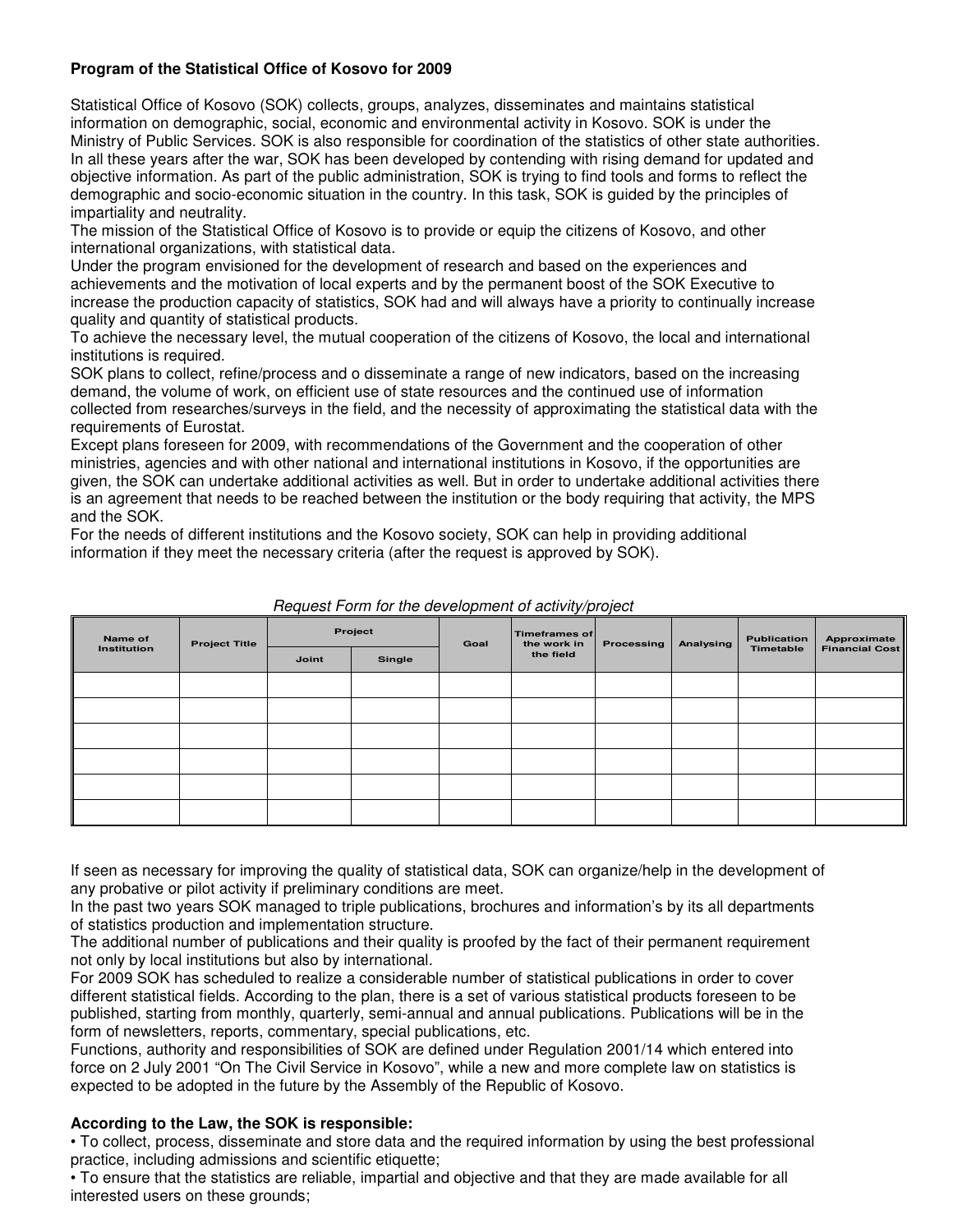• To organize the work, under the Ministry of Public Services, headed by the principle of professional independence, not seeking or receiving instruction from the Government, other state authorities, political parties or any other interested group, particularly in the selection of data resources, statistical methods and procedures and dissemination of information,

- To promote the role and meaning of statistics in Kosovo;
- To give professional assistance in interpreting the data correctly in Public Statistics;
- To perform registrations with the approval of the Government or the Statistical Council;

• To decide on all statistical definitions, classification and nomenclature in public statistics, in line with the international concepts and classification where feasible;

• To coordinate the statistical compilation with other public authorities, other international and local statistical agencies and to guide the statistical representation in the Kosovo where required.

 We take into consideration to fully accept the fundamental principles of official statistics of the United Nations.

#### **Deep statistical analysis**

It has been difficult and impossible for SOK to deepen the statistical analysis without any serial data for various indicators (after a break of statistical monitoring indicators during the period 1989-2000) and in 2010 SOK will transit in a new phase of deep analysis for many various statistical indicators allowed by established database in the previous years.

After the start of the implementation of the strategy, which is estimated to be crucial for the development of the SOK in the future (implementation should be started by mid-2009), SOK will increase the basis of statistical research in numbers that will be supportive for many Kosovo and international institutions. Also, the enhancement of the quality of statistical data will be of particular importance during the period 2009-2010. In 2009 the SOK will realize a certain number of publications from different fields of statistics.

#### **SOK publication plan for 2009**

|                |                                                                           |                    | <b>Publication type</b> |         | Public/me<br>dia<br>presentati<br>on |    | <b>Budget of the</b><br>publications planed<br>to be developed |                     |
|----------------|---------------------------------------------------------------------------|--------------------|-------------------------|---------|--------------------------------------|----|----------------------------------------------------------------|---------------------|
| No.            | Project/publication title 2009                                            | Data for           | <b>Copies</b>           | Webpage | <b>Yes</b>                           | No | Kosovo<br>Budget /<br>Governm<br>ent                           | <b>Donatio</b><br>n |
|                | <b>Department of Economic Statistics</b>                                  |                    |                         |         |                                      |    |                                                                |                     |
| 1.             | GDP publication by expenditure approach                                   | 2007               | X                       | X       |                                      | X  | KB                                                             |                     |
| 2              | GDP publication by production approach and<br>SUT (Supply and Use Tables) | 2005/06            | X                       | X       |                                      | X  | KB                                                             |                     |
| 3              | <b>Government Accounts</b>                                                | 2008               | X                       | X       | X                                    |    | KB                                                             |                     |
| $\overline{4}$ | Consumer Price Index (CPI), Annually                                      | 2008               | X                       | X       |                                      | X  | KB                                                             |                     |
| 5              | Consumer Price Index (CPI)                                                | November/<br>2008  | X                       | X       | X                                    |    | <b>BK</b>                                                      |                     |
| 6              | Consumer Price Index (CPI)                                                | December/<br>2008  | X                       | X       | $\pmb{\times}$                       |    | KB                                                             |                     |
| $\overline{7}$ | Consumer Price Index (CPI)                                                | January/20<br>09   | X                       | X       | X                                    |    | KB                                                             |                     |
| 8              | Consumer Price Index (CPI)                                                | February/<br>2009  | X                       | X       | X                                    |    | KB                                                             |                     |
| 9              | Consumer Price Index (CPI)                                                | March/2009         | X                       | X       | $\mathsf X$                          |    | KB                                                             |                     |
| $10$           | Consumer Price Index (CPI)                                                | April/ 2009        | X                       | X       | X                                    |    | KB                                                             |                     |
| 11             | Consumer Price Index (CPI)                                                | May/2009           | X                       | X       | $\pmb{\times}$                       |    | KB                                                             |                     |
| 12             | Consumer Price Index (CPI)                                                | June/2009          | X                       | X       | X                                    |    | <b>KB</b>                                                      |                     |
| 13             | Consumer Price Index (CPI)                                                | <b>July/2009</b>   | X                       | X       | $\pmb{\times}$                       |    | KB                                                             |                     |
| 14             | Consumer Price Index (CPI)                                                | August/200<br>9    | X                       | X       | X                                    |    | KB                                                             |                     |
| 15             | Consumer Price Index (CPI)                                                | September/<br>2009 | X                       | X       | X                                    |    | KB                                                             |                     |
| 16             | Consumer Price Index (CPI)                                                | October/20<br>09   | X                       | X       | X                                    |    | KB                                                             |                     |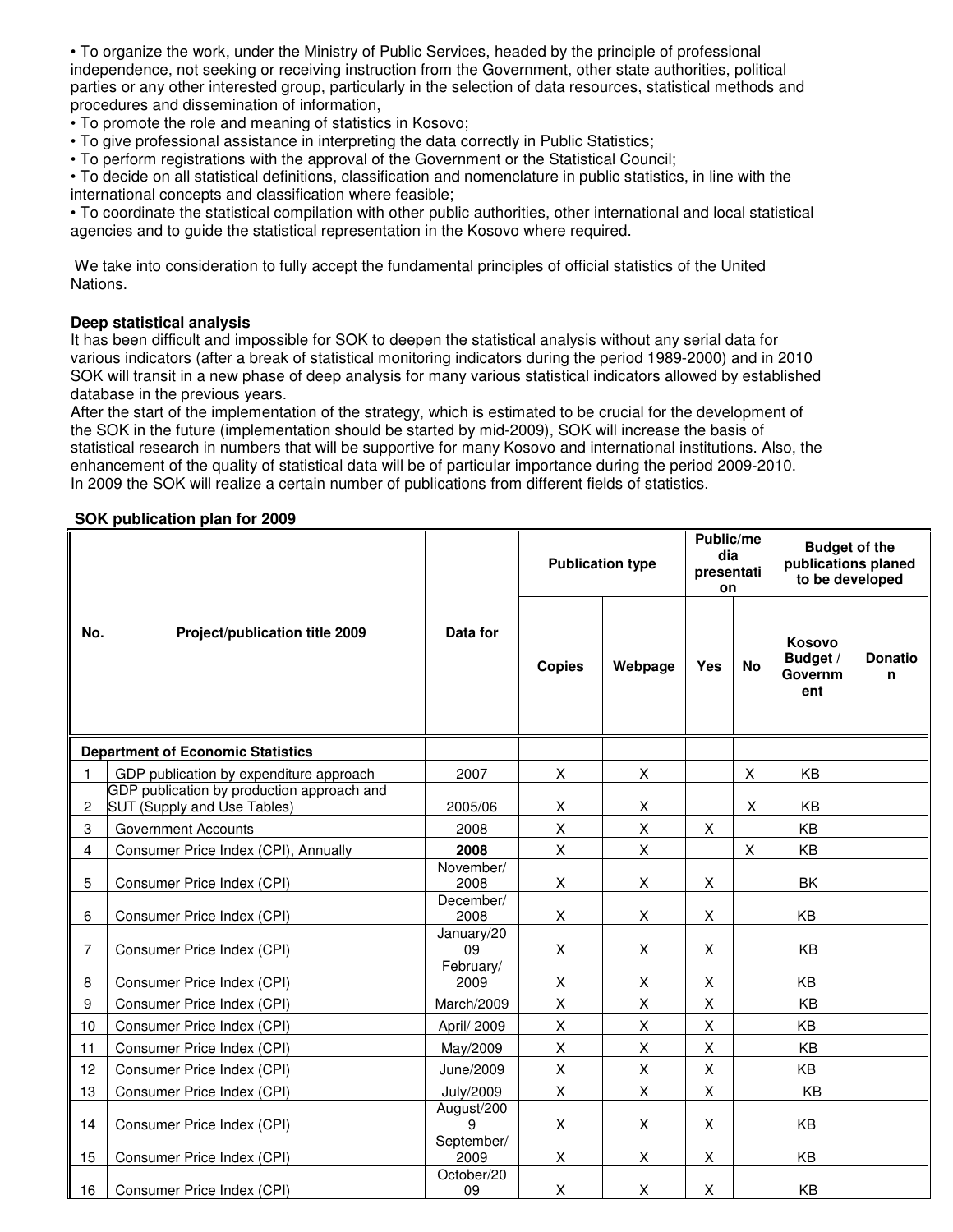| 17       | External Trade Statistics, Annually                                                     | 2008                           | X                       | X                 |   | X      | KB       |              |
|----------|-----------------------------------------------------------------------------------------|--------------------------------|-------------------------|-------------------|---|--------|----------|--------------|
|          |                                                                                         | November/2                     |                         |                   |   |        |          |              |
| 18       | <b>External Trade Statistics</b>                                                        | 008<br>December/2              | X                       | X                 | X |        | KB       |              |
| 19       | <b>External Trade Statistics</b>                                                        | 008                            | X                       | X                 | X |        | KB       |              |
| 20       | <b>External Trade Statistics</b>                                                        | January/20<br>09               | X                       | X                 | X |        | KB       |              |
|          |                                                                                         | February                       |                         |                   |   |        |          |              |
| 21       | <b>External Trade Statistics</b>                                                        | 2009                           | X                       | X                 | X |        | KB       |              |
| 22       | <b>External Trade Statistics</b>                                                        | March/2009                     | X                       | X                 | X |        | KB       |              |
| 23       | <b>External Trade Statistics</b>                                                        | April/2009                     | X                       | X                 | X |        | KB       |              |
| 24       | <b>External Trade Statistics</b>                                                        | May/2009                       | $\mathsf{X}$            | X                 | X |        | KB       |              |
| 25       | <b>External Trade Statistics</b>                                                        | June/2009                      | X                       | X                 | X |        | KB       |              |
| 26       | <b>External Trade Statistics</b>                                                        | <b>July/2009</b><br>August/200 | X                       | X                 | X |        | KB       |              |
| 27       | <b>External Trade Statistics</b>                                                        | 9                              | X                       | X                 | X |        | KB       |              |
|          |                                                                                         | September/                     |                         |                   |   |        |          |              |
| 28       | <b>External Trade Statistics</b>                                                        | 2009<br>October/20             | X                       | X                 | X |        | KB       |              |
| 29       | <b>External Trade Statistics</b>                                                        | 09                             | X                       | X                 | X |        | KB       |              |
| 30       | Enterprise Structure Survey (ESS)                                                       | 2006                           | X                       | X                 |   | X      | KB       |              |
| 31       | Enterprise Structure Survey (ESS)                                                       | 2007                           | X                       | Χ                 |   | X      | KB       |              |
| 32       | Hotels and Tourism, annually                                                            | 2008                           | X                       | X                 | X |        | KB       |              |
|          |                                                                                         |                                |                         |                   |   |        |          |              |
|          | <b>Department of Population Statistics</b>                                              |                                |                         |                   |   |        |          |              |
| 33       | <b>Bulletin of Births Statistics</b>                                                    | 2008                           | X                       | X                 | X |        | KB       |              |
| 34       | <b>Bulletin of Death Statistics</b>                                                     | 2008                           | X                       | X                 | X |        | KB       |              |
| 35       | Bulletin of Marriages and Divorces Statistics                                           | 2008                           | X                       | X                 | X |        | KB       |              |
| 36       | <b>Gender Equality</b>                                                                  | 2008                           | X                       | X                 | X |        |          | <b>SIDA</b>  |
| 37       | Cause of Death                                                                          | 2006/2007                      | X                       | X                 | X |        |          | <b>UNFPA</b> |
|          | <b>Department of Agriculture and Environment</b><br><b>Statistics</b>                   |                                |                         |                   |   |        |          |              |
| 38       | Agriculture Household Survey                                                            | 2008                           | X                       | X                 | X |        | KB       |              |
|          | Agromomentary Statistics - Production Prices in                                         |                                |                         |                   |   |        |          |              |
| 39       | Agriculture                                                                             | 2008                           | X                       | X                 |   | X      | KB       |              |
| 40       | Agromomentary Statistics - Production Prices in<br>Agriculture                          | Q4/2008                        | X                       | X                 |   | X      | KB       |              |
|          | Agromomentary Statistics - Production Prices in                                         |                                |                         |                   |   |        |          |              |
| 41       | Agriculture                                                                             | Q1 / 2009                      | X                       | X                 |   | X      | KB       |              |
| 42       | Agromomentary Statistics - Production Prices in<br>Agriculture                          | Q2 / 2009                      | X                       | X                 |   | X      | KB       |              |
|          |                                                                                         |                                |                         |                   |   |        |          |              |
| 43       | Agromomentary Statistics - Production Prices<br>Environment Statistics- Pilot Survey on | Q3 / 2009                      | X                       | X                 |   | X      | KB       |              |
| 44       | <b>Industrial Waste</b>                                                                 | 2008                           | X                       | X                 |   | Χ      | KB       |              |
| 45       | Environment Statistics- Municipal Waste Survey                                          | 2008                           | $\overline{X}$          |                   |   | X      | KB       |              |
| 46       | Some Facts On Environment                                                               | 2008                           | $\overline{\mathsf{x}}$ | $\frac{x}{x}$     | X |        |          | <b>SIDA</b>  |
|          | <b>Department of Social Statistics</b>                                                  |                                |                         |                   |   |        |          |              |
| 47       | Household Budget Survey (HBS)                                                           | 2008                           | X                       | X                 | X |        | KB       |              |
| 48       | Labour Market Survey (LMS)                                                              | 2008                           | X                       | X                 | X |        | KB       |              |
| 49       | <b>Education Statistics</b>                                                             | 2008/2009                      | X                       | X                 | X |        | KB       |              |
| 50       | <b>Culture Statistics</b>                                                               | 2008                           | X                       | X                 | X |        | KB       |              |
| 51       | <b>Poverty Statistics</b>                                                               | 2007/08                        | X                       | X                 | X |        | KB       |              |
| 52       | Jurisprudence Statistics                                                                | 2008                           | X                       | X                 | X |        | KB       |              |
| 53       | <b>Sports Statistics</b>                                                                | 2008                           | X                       | X                 | X |        | KB       |              |
| 54       | <b>Social Welfare Statistics</b>                                                        | 2008                           | X                       | X                 | X |        | KB       |              |
| 55       | <b>Health Care Statistics</b>                                                           | 2008                           | X                       | X                 | X |        | KB       |              |
|          | Department of Methodology and IT                                                        |                                |                         |                   |   |        |          |              |
| 56       | Quarterly Bulletin                                                                      | 2008/Q4                        | X                       | X                 |   | X      | KB.      |              |
| 57<br>58 | Quarterly Bulletin<br>Quarterly Bulletin                                                | 2009/Q1<br>2009/Q2             | X<br>$\mathsf X$        | X<br>$\mathsf{X}$ |   | X<br>X | KB<br>KB |              |
|          |                                                                                         |                                |                         |                   |   |        |          |              |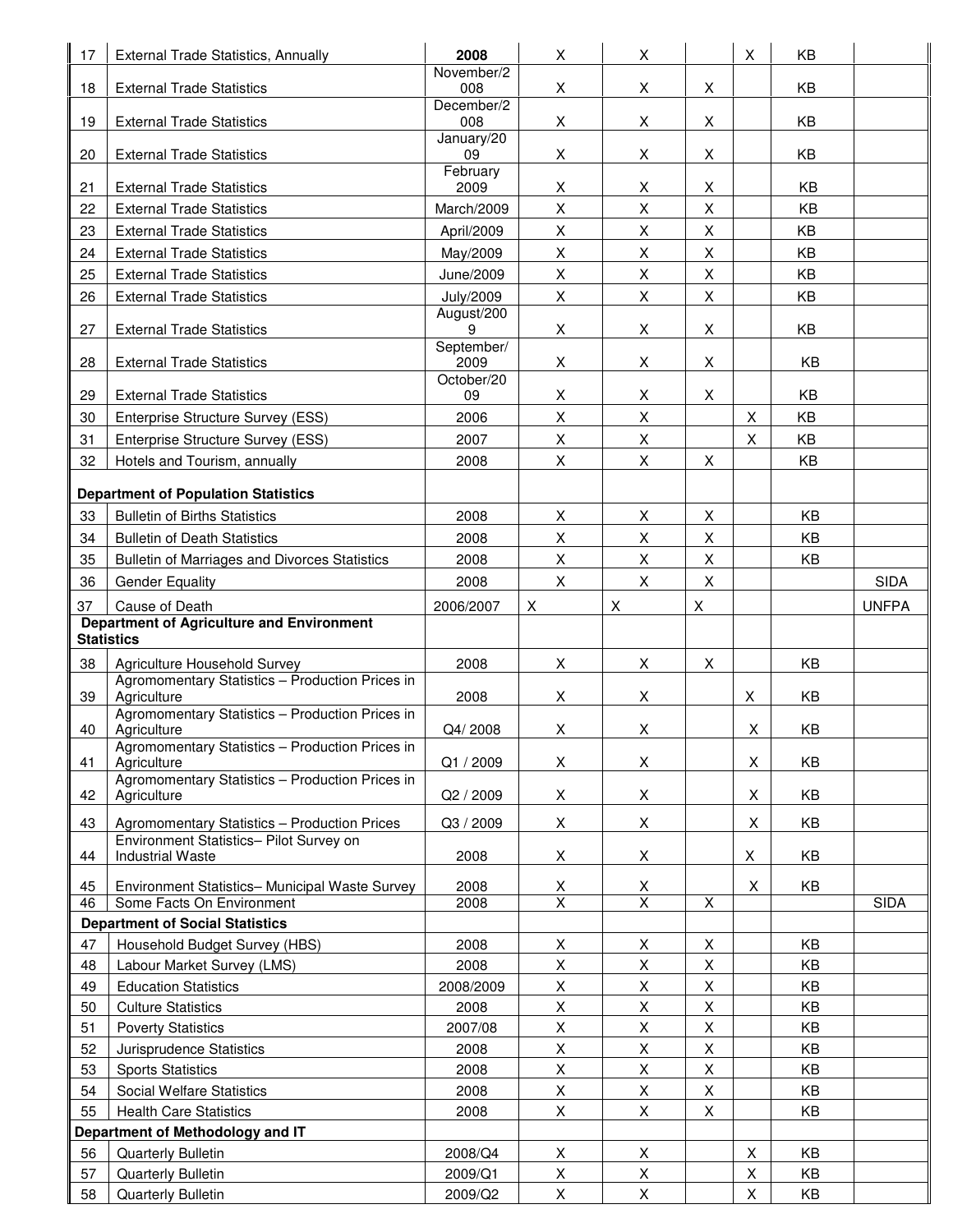| 59 | <b>Quarterly Bulletin</b>    | 2009/Q3 |  |   | ⌒         | KB |  |
|----|------------------------------|---------|--|---|-----------|----|--|
| 60 | Kosovo In Figures            | 2008    |  | ↗ |           | KB |  |
| 61 | <b>Publication Catalogue</b> | 2009    |  |   | $\lambda$ | KB |  |
| 62 | <b>Publication Calendar</b>  | 2009    |  |   | ⌒         | KB |  |
| 63 | ∟eaflet                      | 2009    |  |   | ⌒         | KB |  |
| 64 | SOK Annual Calendar          | 2009    |  |   | ↗         | KB |  |

# **SOK main activities for 2009**

SOK priority for 2009 will be the Population Census. The realization of the census will be a separate project which will be supported by the Government and other institutions. Activities listed in the table below will be reduced if the Population Census is conducted in 2009.

|                           |                                                                                        |           | <b>Financed By:</b> |                 |  |
|---------------------------|----------------------------------------------------------------------------------------|-----------|---------------------|-----------------|--|
| No.                       | <b>Activity Title/2009</b>                                                             | For       |                     |                 |  |
|                           |                                                                                        |           | <b>KB</b>           | <b>Donation</b> |  |
|                           | <b>Department of Economic Statistics</b>                                               |           |                     |                 |  |
|                           |                                                                                        |           |                     |                 |  |
| $\overline{1}$            | Analyzing and preparation of GDP by expenditure approach                               | 2008      | KB                  |                 |  |
| $\overline{c}$            | Processing, analyzing of GDP by production approach and Supply and Use<br>Tables (SUT) | 2007      | KB                  |                 |  |
| $\ensuremath{\mathsf{3}}$ | Processing and analyzing of Government Accounts                                        | 2008      | KB                  |                 |  |
| $\overline{4}$            | Data collection for Consumer Price Index (CPI), Monthly                                | 2009      | $\overline{KB}$     |                 |  |
| 5                         | Collection and processing of Import Price Index (IPI)                                  | Q4 / 2008 | KB                  |                 |  |
| $\,6\,$                   | Collection and processing of Import Price Index (IPI)                                  | Q1/2009   | KB                  |                 |  |
| $\overline{7}$            | Collection and processing of Import Price Index (IPI)                                  | Q2/2009   | $\overline{KB}$     |                 |  |
| $\overline{8}$            | Collection and processing of Import Price Index (IPI)                                  | Q3/2009   | $\overline{KB}$     |                 |  |
| $\boldsymbol{9}$          | Collection, processing and analyzing of Production Price Index (PPI)                   | Q4 / 2008 | KB                  |                 |  |
| 10                        | Collection, processing and analyzing of Production Price Index (PPI)                   | Q1/2009   | $\overline{KB}$     |                 |  |
| 11                        | Collection, processing and analyzing of Production Price Index (PPI)                   | Q2/2009   | KB                  |                 |  |
| 12                        | Collection, processing and analyzing of Production Price Index (PPI)                   | Q3/2009   | KB                  |                 |  |
| 13                        | External Trade Statistics- Monthly                                                     | 2009      | KB                  |                 |  |
| 14                        | Development of the Enterprise Structure Survey, ESS                                    | 2008      | KB                  |                 |  |
| 15                        | Hotels and Tourism / Annually                                                          | 2008      | KB                  |                 |  |
|                           | <b>Department of Population Statistics</b>                                             |           |                     |                 |  |
| 16                        | Collection, processing and analyzing the statistics of births                          | 2009      | KB                  |                 |  |
| 17                        | Collection, processing and analyzing of the statistics of deaths                       | 2009      | KB                  |                 |  |
| 18                        | Collection, processing, and analyzing of the statistics of marriages and<br>divorces   | 2009      | KB                  |                 |  |
| 19                        | Collection, processing and analyzing of statistics of jurisprudence                    | 2009      | KB                  |                 |  |
|                           | Department of Agriculture and Environment Statistics                                   |           |                     |                 |  |
| 20                        | Development of the agriculture household survey                                        | 2009      | KB                  |                 |  |
| 21                        | Agromonetary statistics- production prices in agriculture                              | Q1 / 2008 | KB                  |                 |  |
| 22                        | Agromonetary statistics- production prices in agriculture                              | Q2 / 2009 | $\overline{KB}$     |                 |  |
| 23                        | Agromonetary statistics- production prices in agriculture                              | Q3 / 2009 | KB                  |                 |  |
| 24                        | Agromonetary statistics- production prices in agriculture                              | Q4 / 2009 | KB                  |                 |  |
| 25                        | Environment Statistics- Industrial Waste Survey                                        | 2008      | KB                  |                 |  |
| 26                        | Environment Statistics- Municipal Industrial                                           | 2008      | $\overline{KB}$     |                 |  |
| 27                        | Some Facts On Environment                                                              |           | KB                  |                 |  |
|                           | <b>Department of Social Statistics</b>                                                 |           |                     |                 |  |
| 28                        | Development, collection, processing and analyzing the Family Budget Survey<br>(FBS)    | 2009      | KB                  |                 |  |
| 29                        | Development, collection, processing and analyzing the Labour Market Survey<br>(LMS)    | 2009      | KB                  |                 |  |
| 30                        | Development of the Education Statistics Survey                                         | 2008/09   | ΚB                  |                 |  |
| 31                        | Collection, processing, and analyzing the Culture Statistics                           | 2009      | KB                  |                 |  |
| 32                        | <b>Poverty Statistics</b>                                                              | 2008/09   | $\overline{KB}$     |                 |  |
| 33                        | Collection, processing, analyzing of the Jurisprudence Statistics                      | 2009      | $\overline{KB}$     |                 |  |
| 34                        | Development of the Sports Statistics Survey                                            | 2009      | $\overline{KB}$     |                 |  |
| 35                        | Collection, processing and analyzing of the Social Welfare Statistics                  | 2009      | KB                  |                 |  |
| 36                        | Collection, processing and analyzing the Health Care Statistics                        | 2009      | KB                  |                 |  |
|                           | Department of Methodology and IT                                                       |           |                     |                 |  |
| 37                        | Quarterly Bulletin                                                                     | 2009      | KB                  |                 |  |
| 38                        | Collection, processing and analyzing the Kosovo In Figures research                    | 2009      | $\overline{KB}$     |                 |  |
| 39                        | <b>Publication Catalogue</b>                                                           | 2009      | KB                  |                 |  |